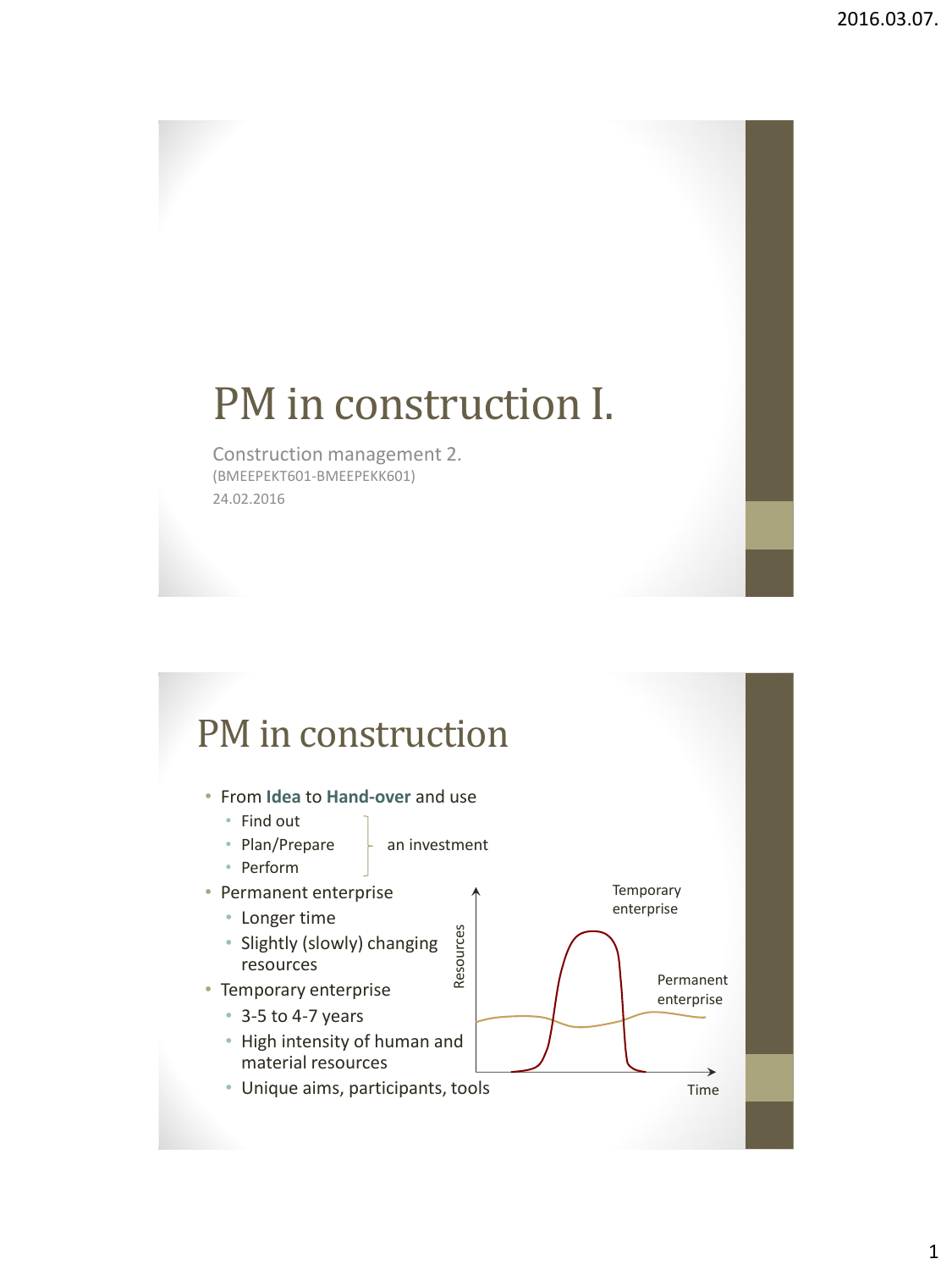

#### PM in construction

#### Someone

- Wants a building (has the idea / plot / money)
- Has to determine how the building will look (programme, design)
- Has to produce required materials, products, equipment for the construction of building
- Has to build it control and direct
- Has to **coordinate** and **harmonise** the participants and the processes

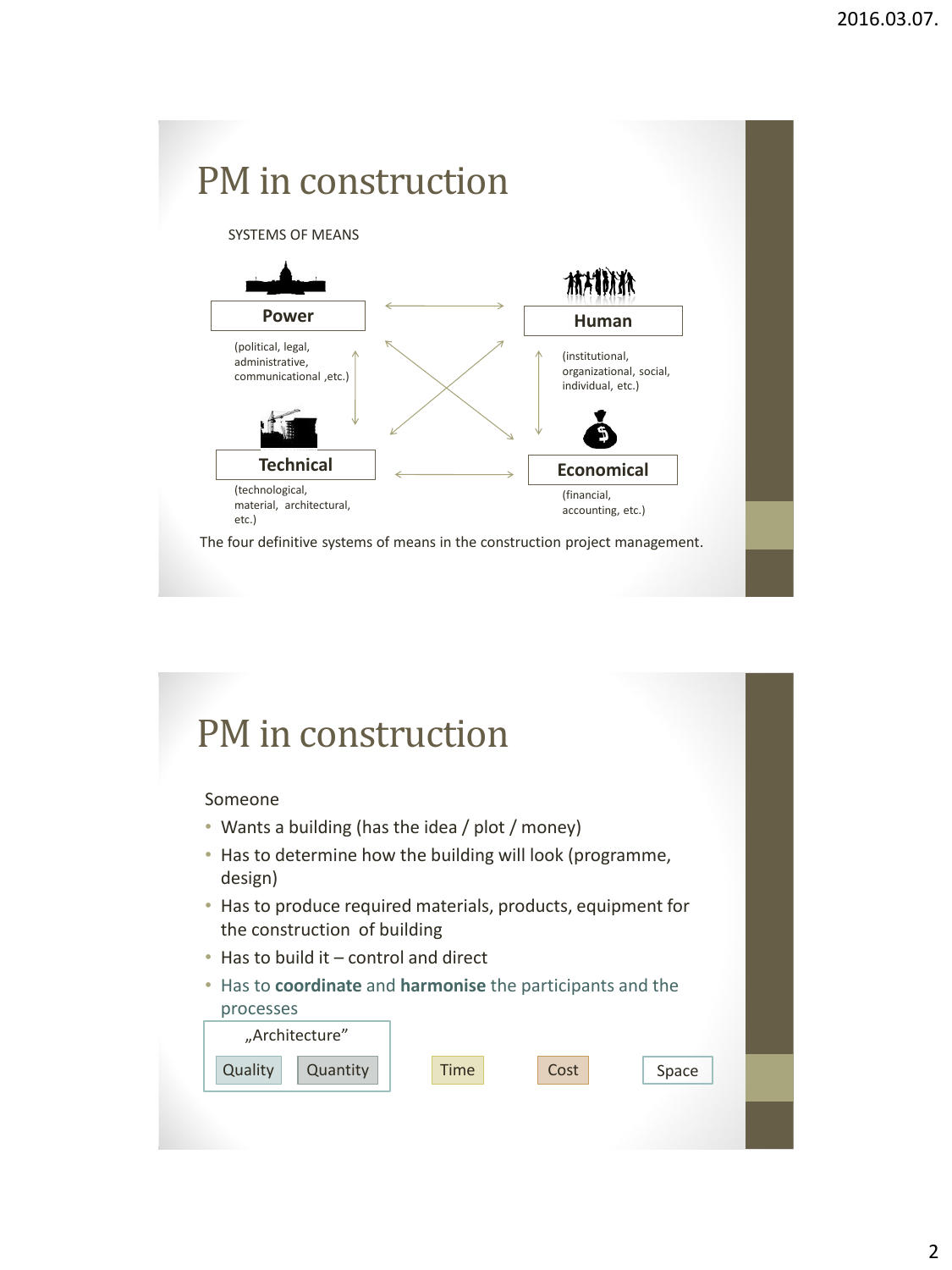| <b>Project integration</b><br>management              | Project scope management                               | Project time management                                                          |
|-------------------------------------------------------|--------------------------------------------------------|----------------------------------------------------------------------------------|
| ·Project plan development<br>·Project plan execution  | ·Initiation<br>•Scope planning<br>·Scope definition    | · Activity definition<br>• Activity sequencing<br>· Activity duration estimating |
| ·Integrated change control                            | ·Scope verification<br>• Scope change control          | •Schedule development<br>·Schedule control                                       |
|                                                       |                                                        |                                                                                  |
| Project cost management                               | Project quality management                             | Project human resource                                                           |
| •Resource planning<br>•Cost estimating                | . Quality planning<br>. Quality assurance              | management<br>·Organisational planning                                           |
| •Cost budgeting<br>•Cost control                      | . Quality control                                      | ·Staff acquisition<br>•Team development                                          |
|                                                       |                                                        |                                                                                  |
|                                                       |                                                        |                                                                                  |
|                                                       |                                                        |                                                                                  |
|                                                       | Project risk management                                | Project procurement                                                              |
| <b>Project communications</b><br>management           | . Risk management planning                             | management                                                                       |
| ·Communications planning<br>·Information distribution | · Risk identification<br>· Qualitative risk analysis   | ·Procurement planning<br>·Solicitation planning                                  |
| ·Performance reporting<br>· Administrative closure    | ·Quantitative risk analysis<br>.Risk response planning | ·Solicitation<br>·Source selection                                               |

### Human resource management

#### What is obligatory?

Can we have a free choice?

What are the main constrains?



**?**

**?**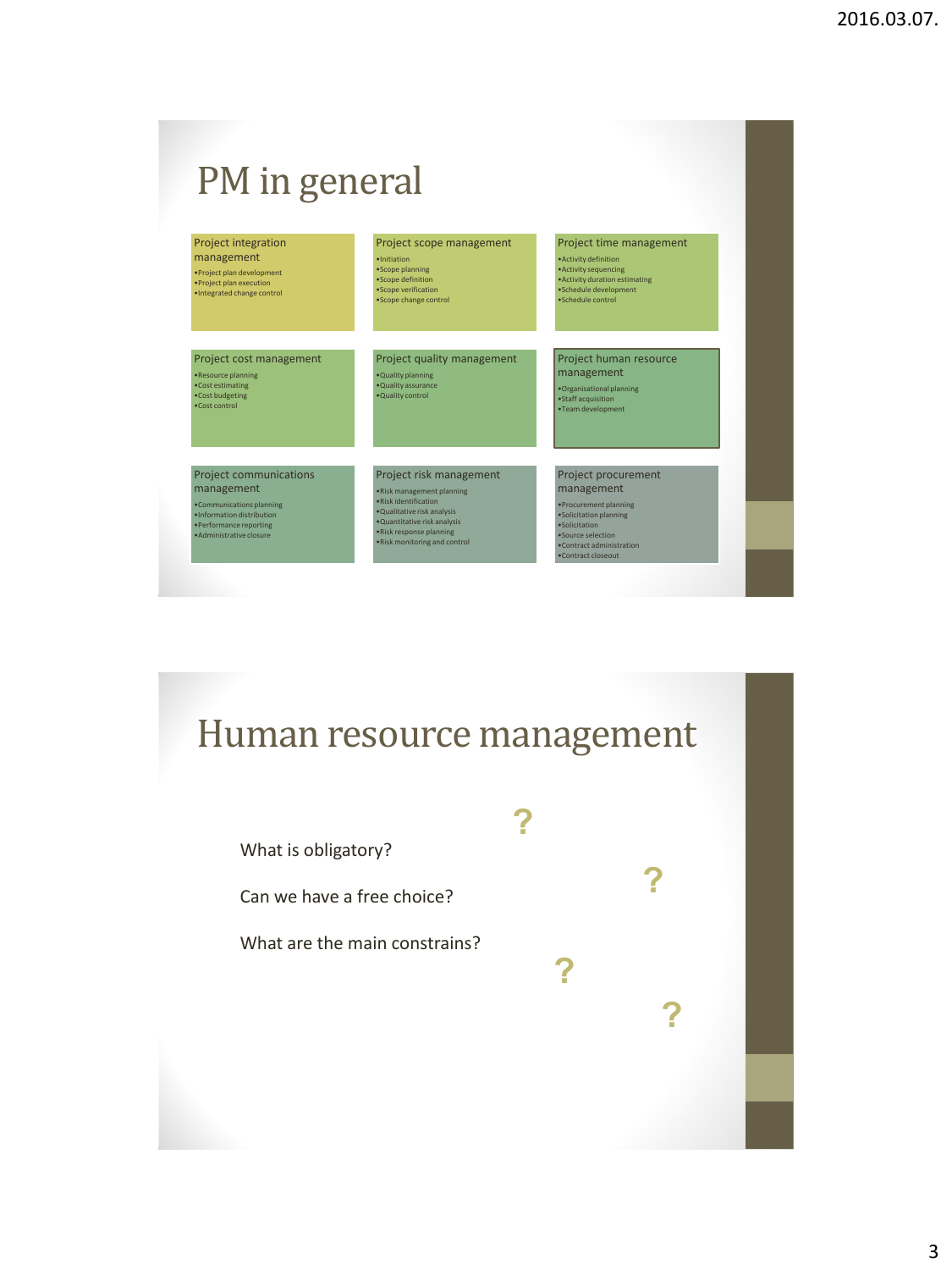#### Participants

- Direct
	- Client
		-
	- Designer • Architect
		- Structural engineer Plan
		- Civil engineer
		- Mechanical engineer
		- Electrical engineer
	- Contractor
		- General contractor
		- Sub-contractors
- Indirect
	- Authorities
		- Public services
	- Financing organisations
	- Insurance companies
	- Etc.
- External
	- Public
	- Media

#### Participants of a project

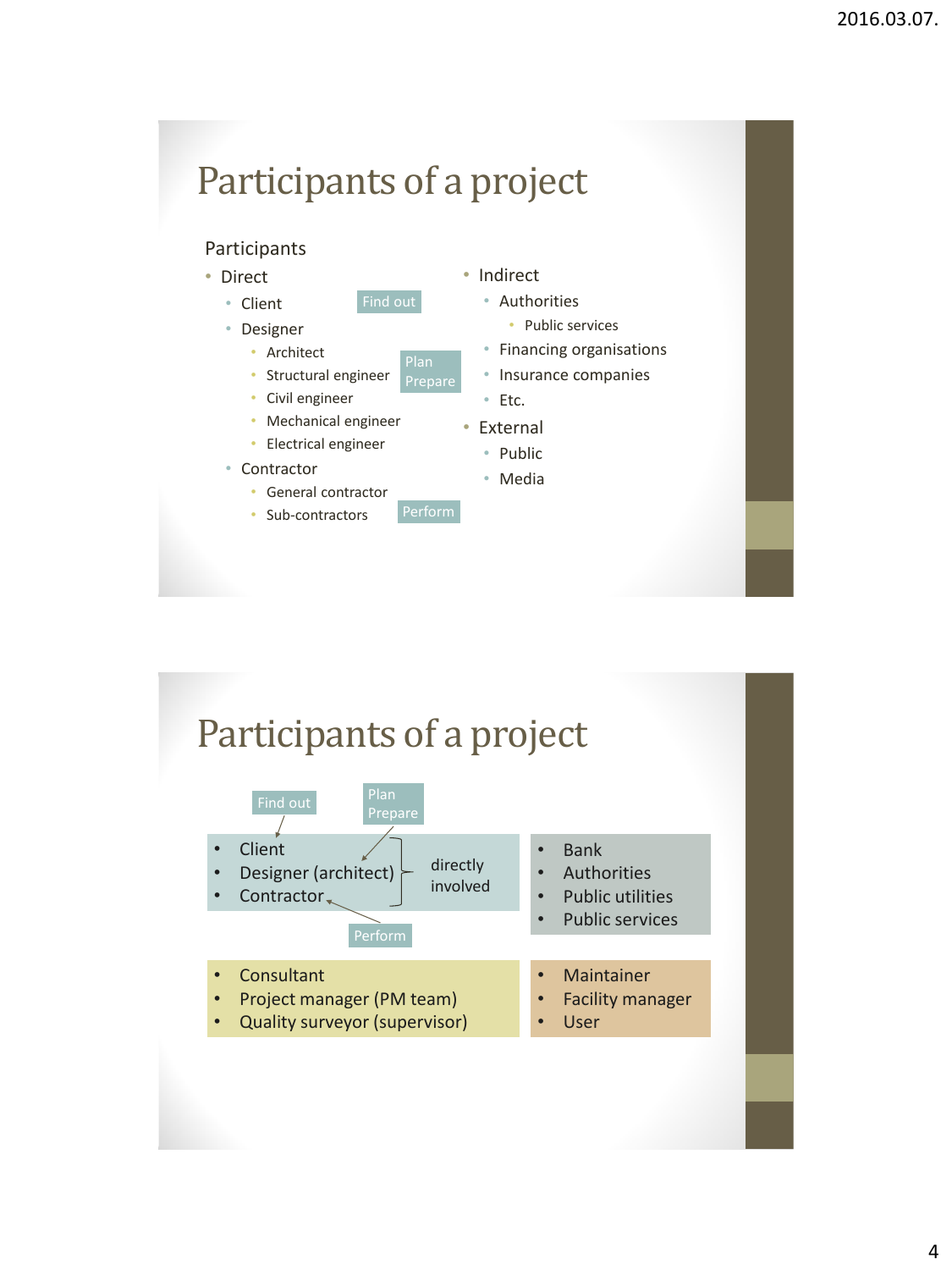

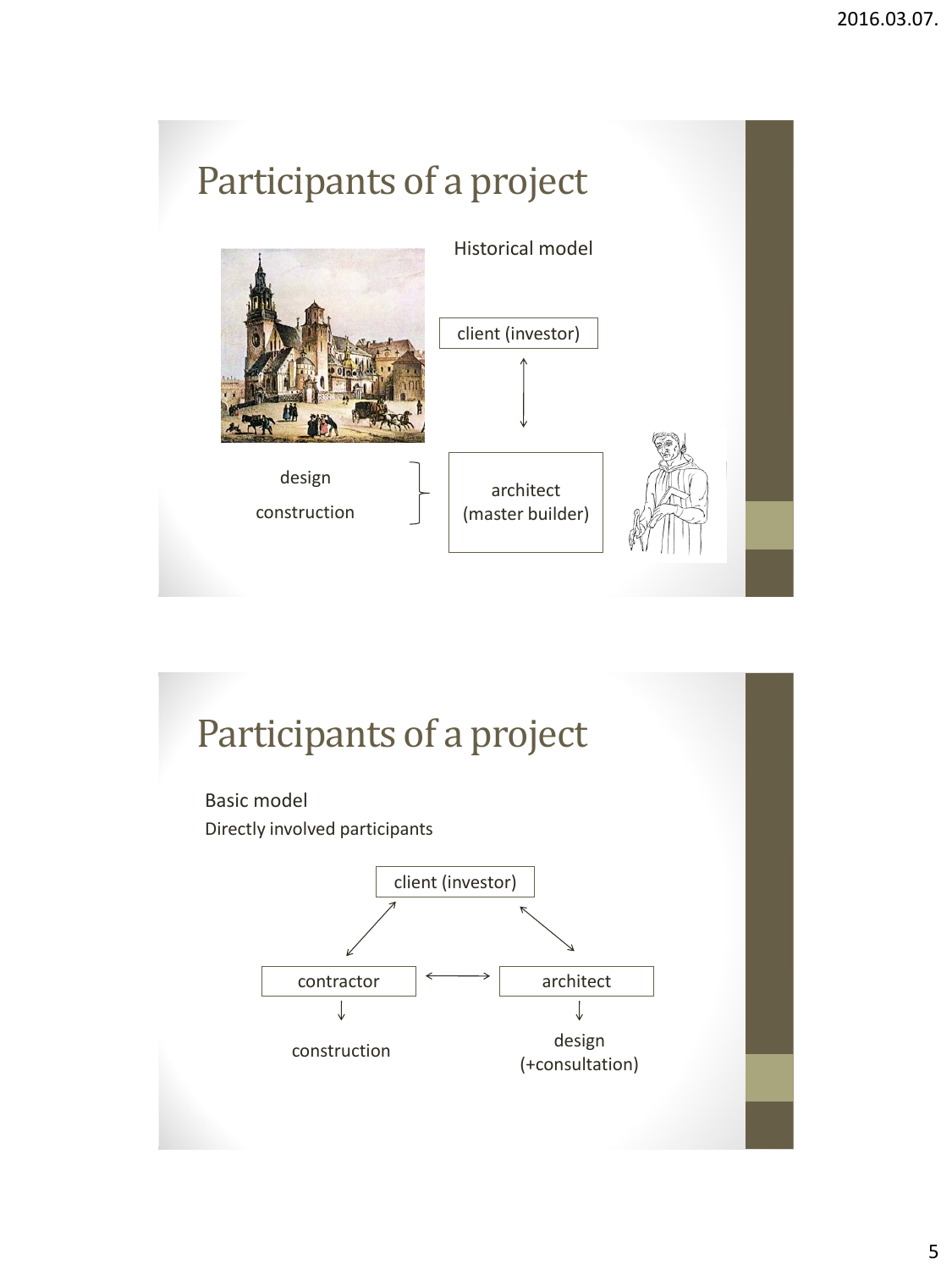#### Client

- Form
	- Individual / firm / institute
- Role
	- define the aim of the project
	- ensure financial background
	- select other participants (according to the legal commitments if exist)
- Tasks and duties
	- provide financial background, liquidity of the project
	- dispose with the construction site
	- procure the rights to build (attain building consent)
	- establish contract with the architect, consultant, contractor, etc.
	- share rights and risks
	- attain permission of use

### Participants of a project

#### Designer - architect

- Form
	- Individual / firm
- Role
	- prepare the necessary drawings and documentations:
		- outline planning consent
		- planning consent/ building permit
		- construction plan
		- fulfilment plan
	- architectural supervision during the construction
- Tasks and duties
	- help the client in professional way to attain building permit
	- prepare documentations according the national/international standards and legal prescriptions
	- coordinate the work of the co-operative designers and professionals

according to their contract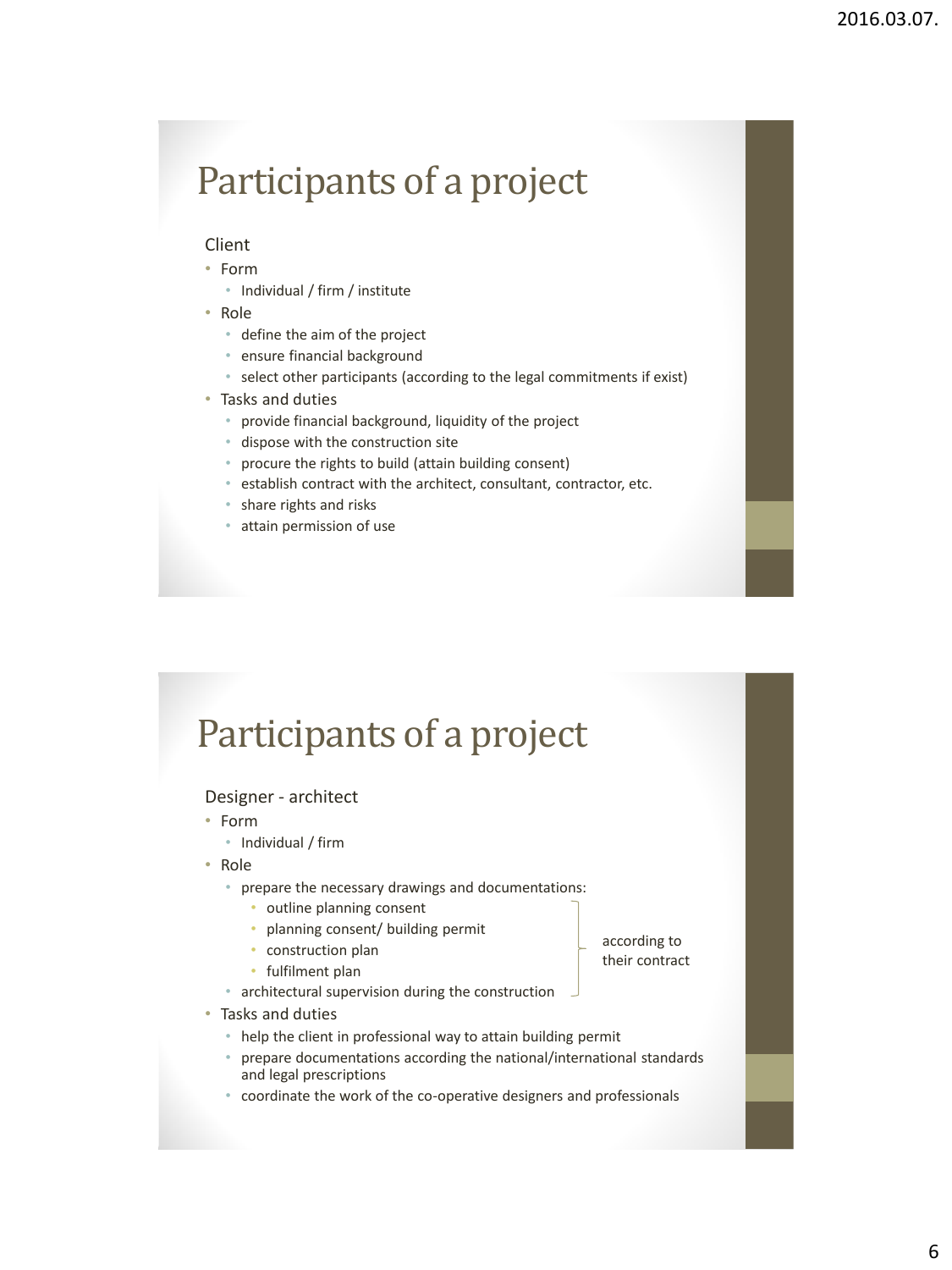#### Cooperative designers and professionals

- Form
	- Individual / firm
- Role
	- prepare supplementary specialist documentation in different fields:
		- structural design
		- installation design
		- electric design
		- landscape architecture
		- fire protection
		- monument, archaeological research
		- cost and time estimation/calculation, etc.
- Tasks and duties
	- prepare documentations according the national/international standards and legal prescriptions
	- continuous co-operation and communication with the designer architect

Additional drawings, plans or papers to the architectural documentation

### Participants of a project

#### Project Manager or PM team

- Form
	- Individual / firm
- Role
	- help the project with their professional work according to their contract in some or all of the following fields:
		- quality surveying
		- consultation
		- communication between the participants of the project
		- preparation of the construction project
		- selection of the other participants of the project (organizing architectural competition, tender, etc.), etc.
- Tasks and duties
	- depend on their contract coordination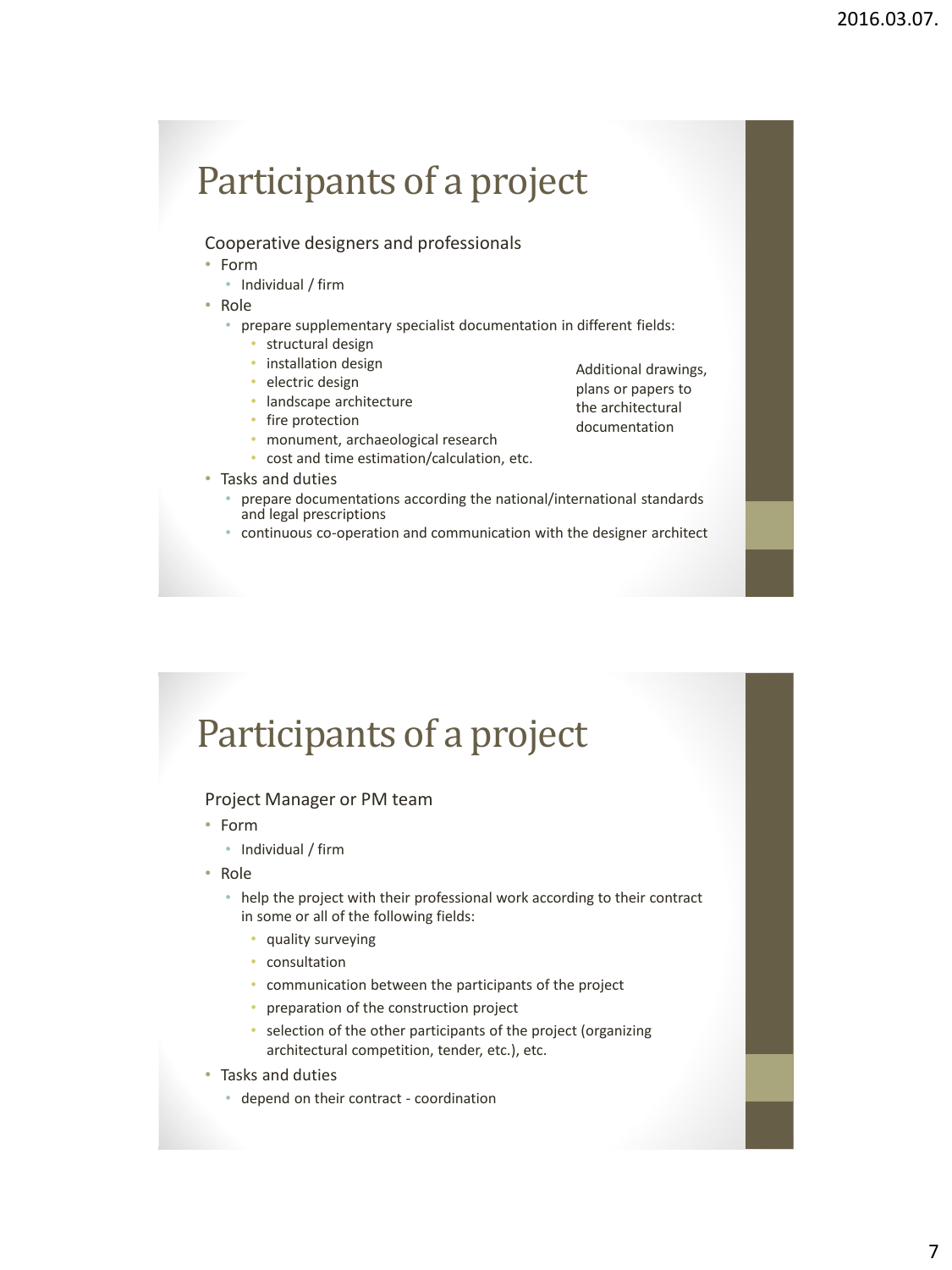#### **Consultants**

- Form
	- Individual / firm / (institute)
- Role
	- help the project with their professional advices (consulting)
		- directly or in a form of documentation
		- for the whole project or for single tasks
	- on different subjects:
		- feasibility • architecture
		- economy • real estate development
		- investment • law,
		- technology • etc.
- Tasks and duties
	- Depend on their contract

#### Participants of a project

#### Contractor(s)

- Form
	- Firm
- Role
	- prepare the construction process
	- construct the building according the contract
- Tasks and duties
	- participate in the tendering process
	- contract with the client and with sub-contractors
	- construct the building according the national/international standards and legal prescriptions
	- co-operation and communication with the designer team, the authority and the client/PM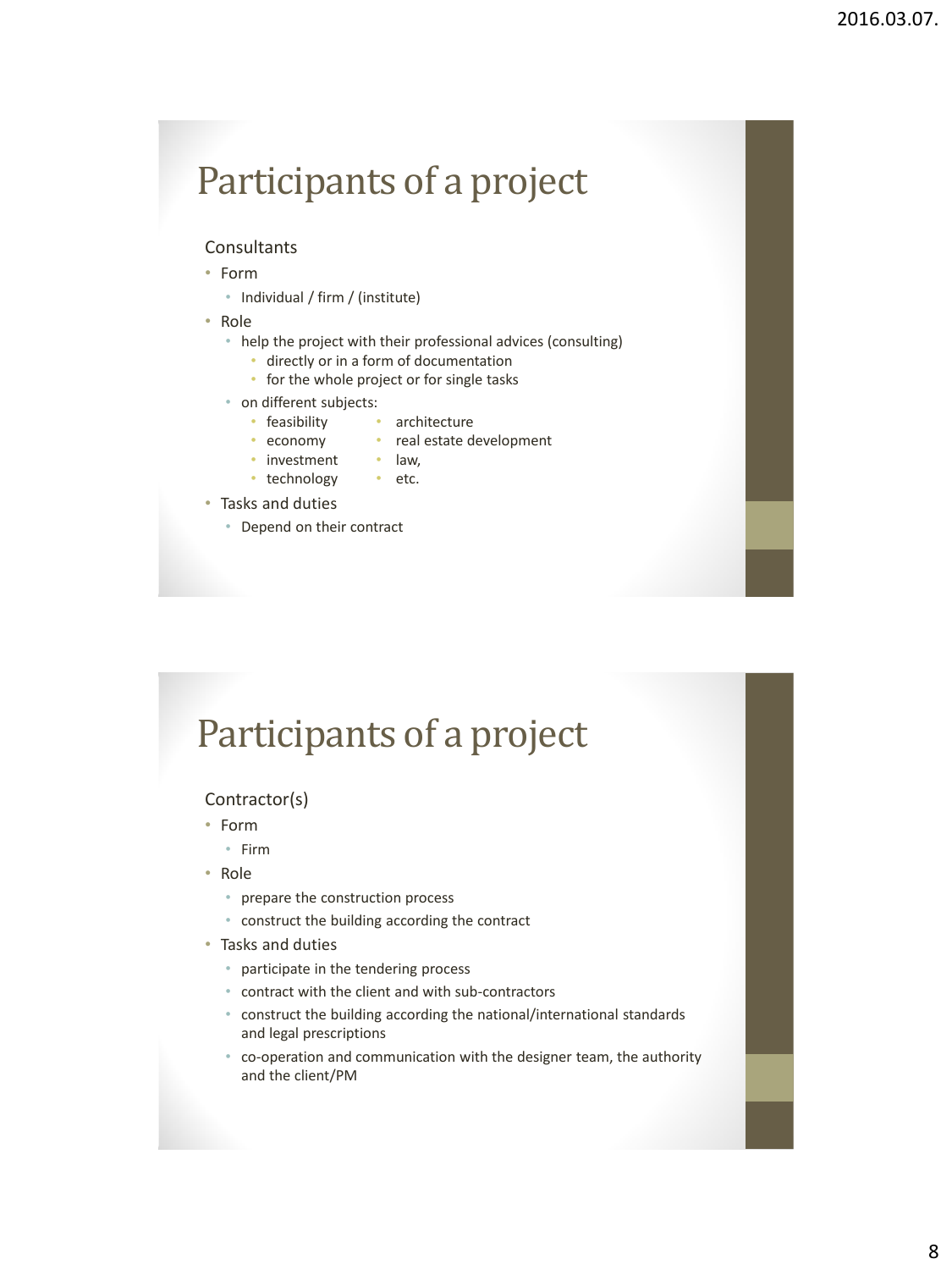#### Quality surveyor

- Form
	- Individual (firm)
- Role
	- ensure professionalism by controlling the plans and the construction work
	- propose alteration of the plan for the client, if it is technically or financially reasonable
	- take part in the hand over process
- Tasks and duties
	- control the plans in accordance with the standards and the legal prescriptions
	- control the assignment of the building
	- ensure the prosecution of the prescribed tests (e.g. soil mechanics)
	- control the construction: the construction logbook, hidden structures, quality, used materials, the volume of the completed work
	- inform the client if the completed work is according to the contract

### Participants of a project

#### Authorities

- Typical authorities
	- local authorities building department
	- Hungarian National Public Health and Medical Officer Service (ÁNTSZ)
	- local fire department (disaster prevention)
	- National Inspectorate for Environment, Nature and Water
	- National Office of Cultural Heritage (KÖH)
- Role
	- ensure the legal environment
- Tasks and duties
	- provide building permit
	- provide permission of use
	- give consent for the plans, for the technical solutions, etc., according to the legal prescriptions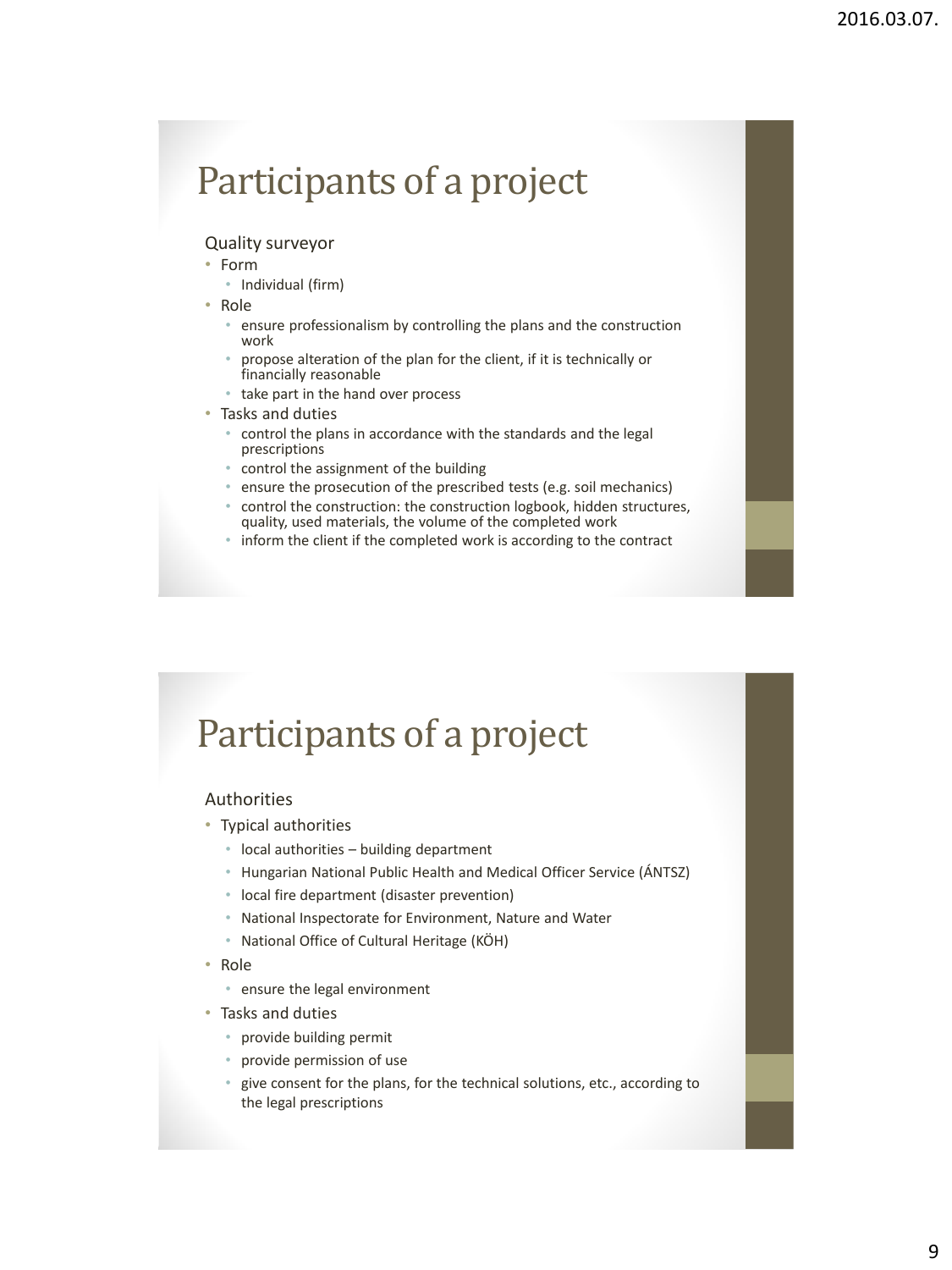#### Public utilities, public services

- Public utilities
	- electric power supplying companies
	- gas works
	- water works
	- sewage works
- Public services
	- local chimneysweep service
- Tasks and duties
	- give a consent for the plans (capacity, standards, etc.)
	- verify the finished work

### Participants of a project

#### Bank (financing institute)

- Form
	- Firm
- Role
	- provide credit for financing
	- ensure the liquidity of the project in case credit is granted
- Tasks and duties
	- consider the requests for credit
	- grant credit by schedule for the project
	- control the use of money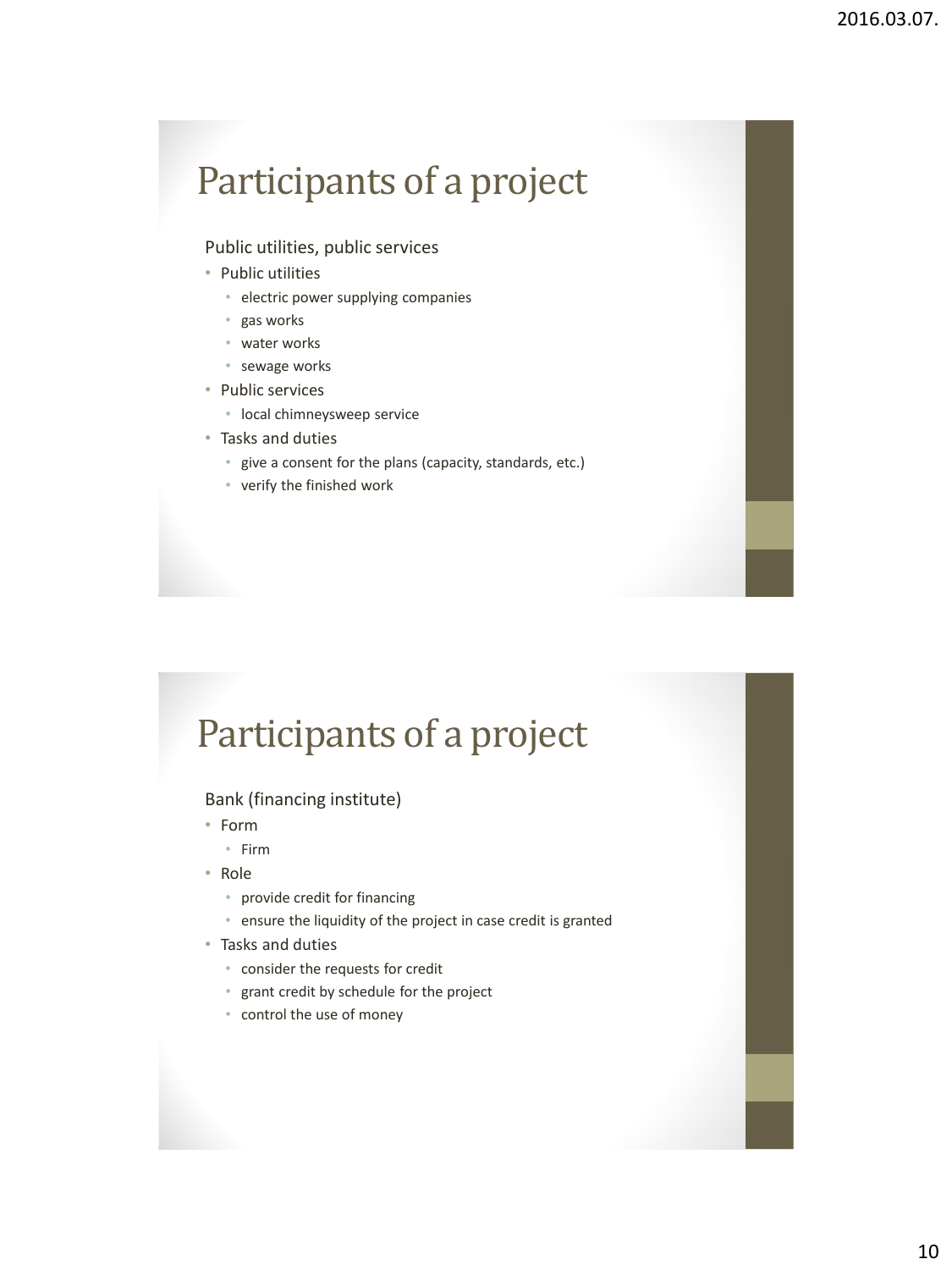#### Users

- Form
	- Individual / firm / institute target group(s)
- Role
	- The activities of the users are in relation with the main function or with some of the sub-functions of the building.
- Tasks and duties
	- No defined task, but a representative group of users recommended to be involved in the planning phase of the project to define functional requests.

### Participants of a project

#### Maintainer

- Form
	- Individual / firm / organisation the client, the user or independent
- Role
	- responsible for the operation and maintenance of the building
- Tasks and duties
	- facility management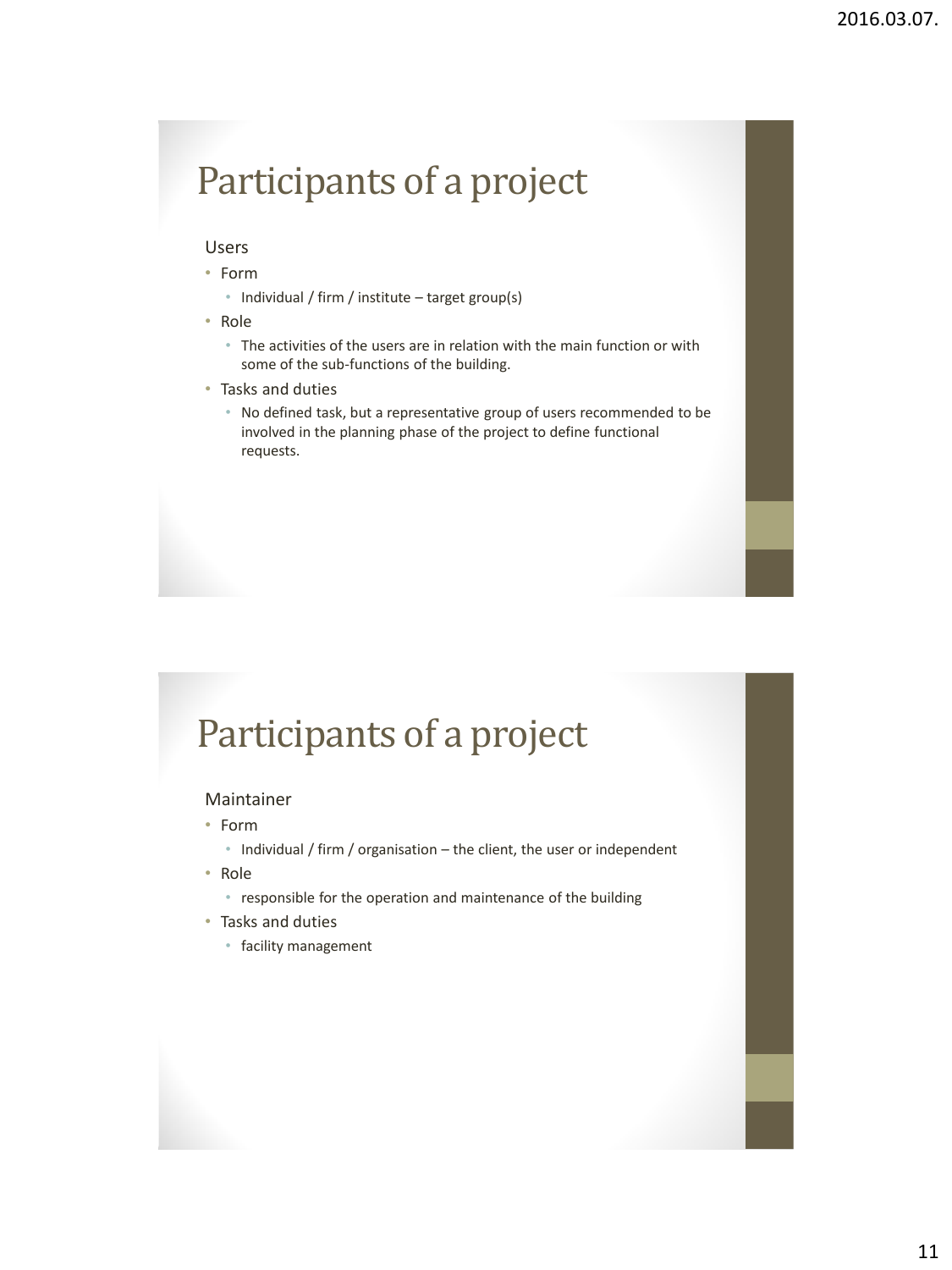

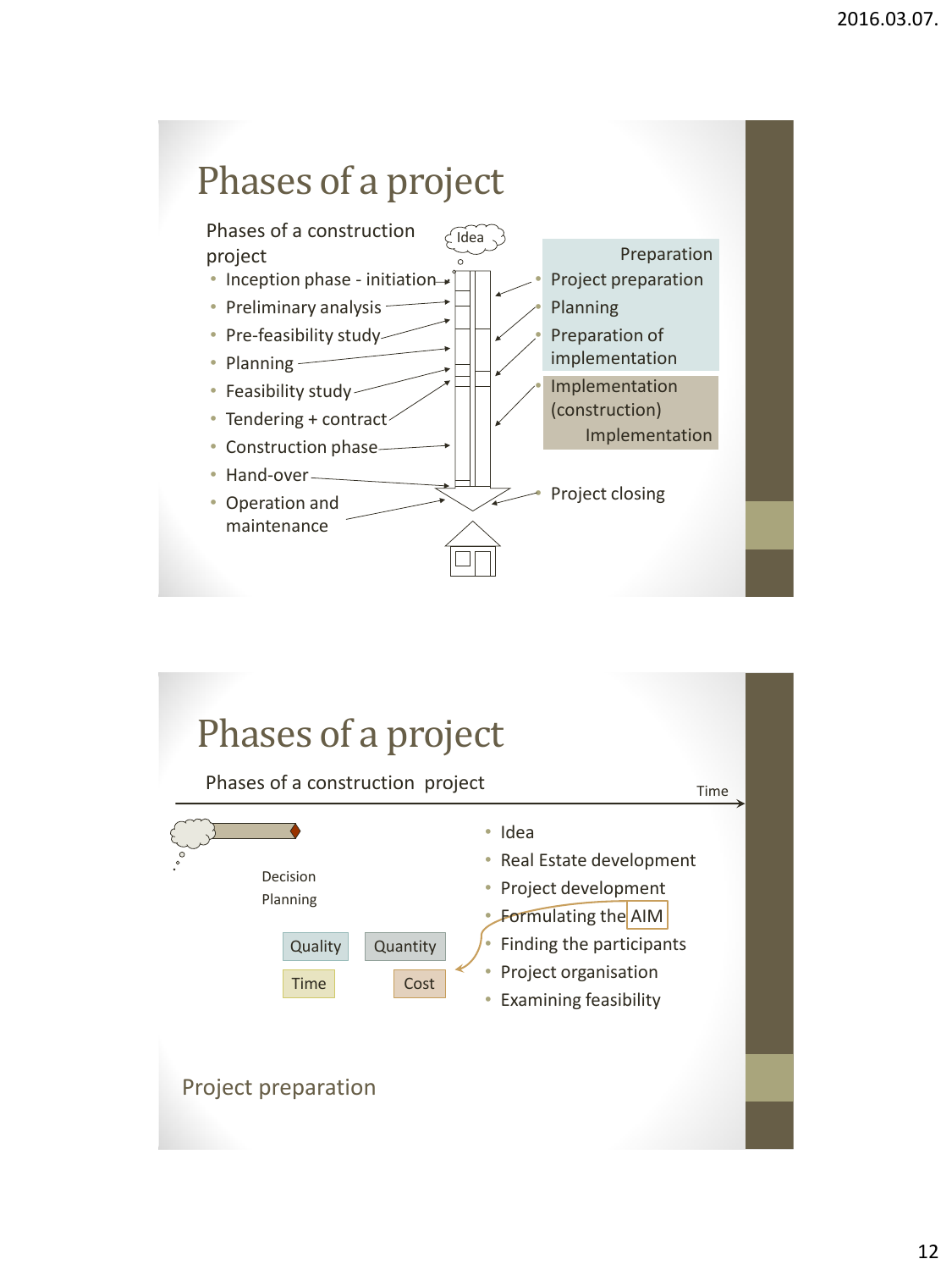Phases of a construction project: project preparation

- Initiation
- Preliminary brief
	- List the client's wishes and ideas about the building
	- Programme of the building (rooms/functions)
- Preliminary analysis
- Detailed brief
- Feasibility study



- Information required
- General limiting conditions
	- Budget Time
	- Deadline Cost
	- Code requirements
	- Community values
- General building costs
	- by occupancy type
	- by location, etc.
- General forms of construction
	- which are appropriate?

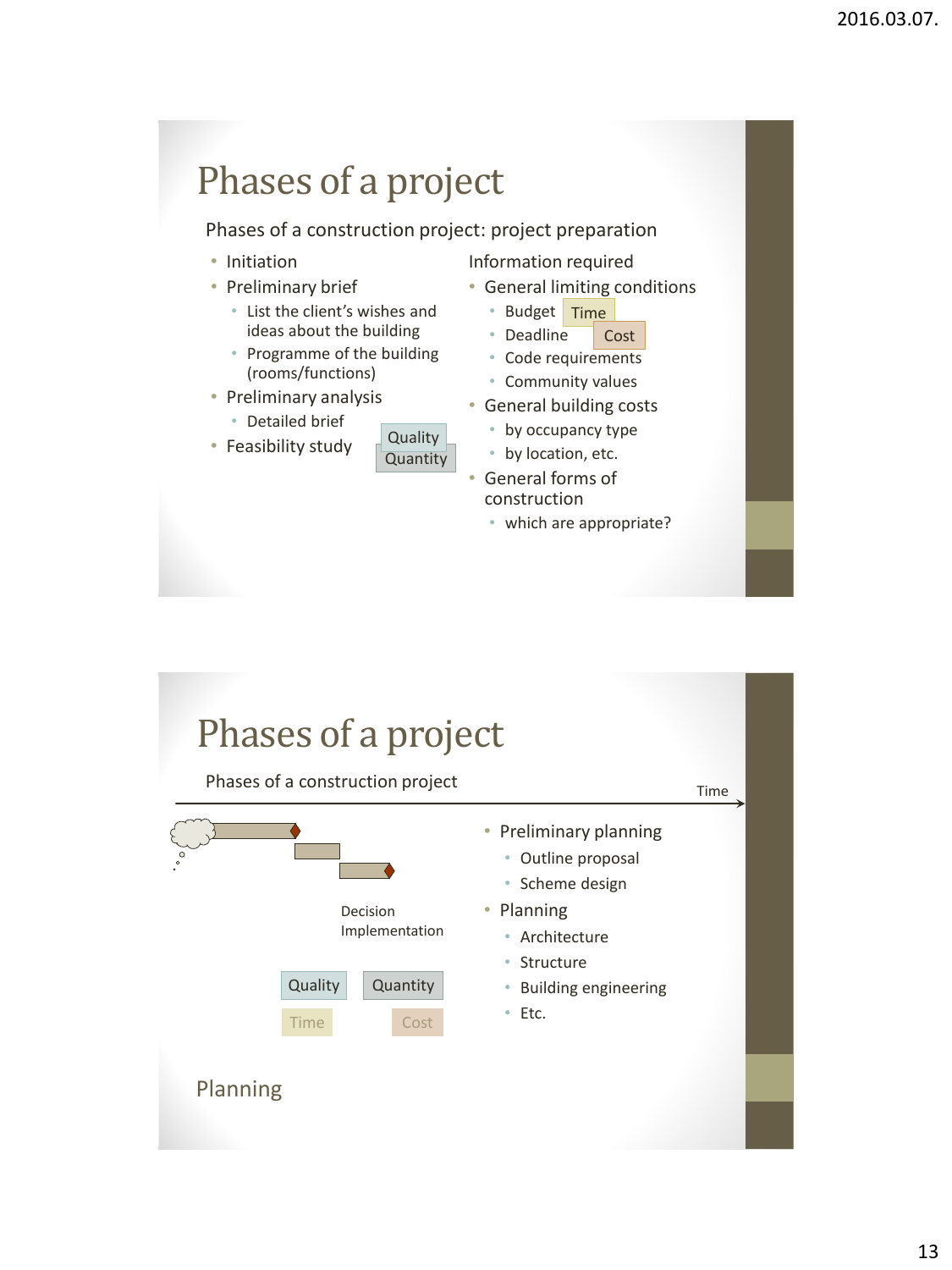Phases of a construction project: planning

• Preliminary drawings and models

• Proposed design

**Quantity Quality** 

- Detailed drawings
- Written specifications
- GOAL: to completely describe the desired construction
- Rough/preliminary cost Cost estimate
- Draft schedule Time
- Architect
- Other specialists
	- Structural engineers
	- Civil engineers
	- Landscape designers
	- Mechanical engineers
	- Electrical engineers
	- Interior design
	- Etc.
- Outside consultants or employees

### Phases of a project

Phases of a construction project: planning

- Preliminary design
	- General building size and form
	- Selected basic construction and type of structural system
	- General use of materials
- Definitive design
	- Layouts of plans and elevations
	- Selection of essential control dimensions and modules
	- Description of basic materials and products **Quality**

**Quantity** 

- Information required
	- General planning requirements
	- Reasonable alternatives for the basic construction
	- Unit costs (selected systems and materials) Cost
	- Construction details appropriate to design goals and choices for materials and products
	- Dimensions and planning modules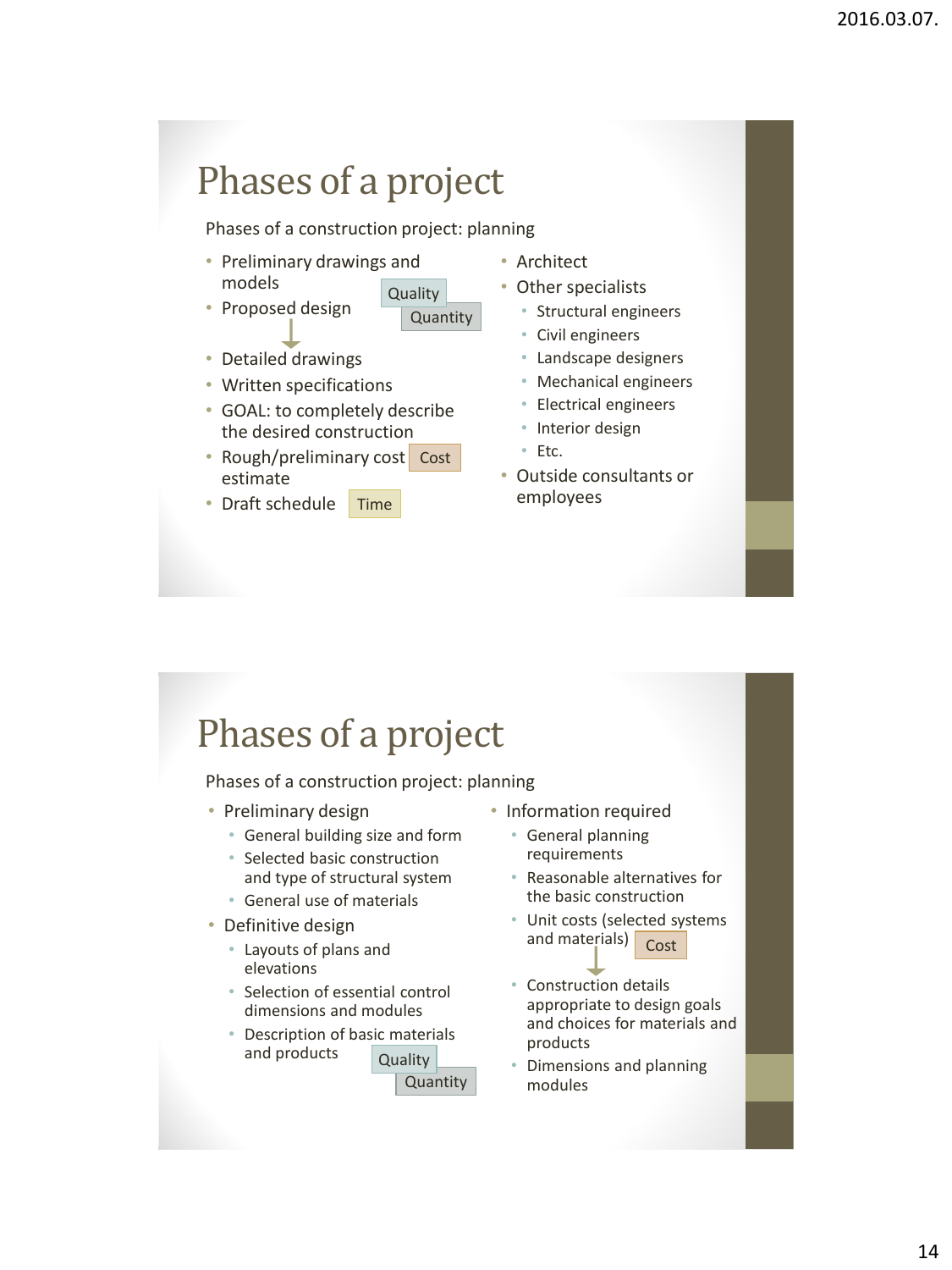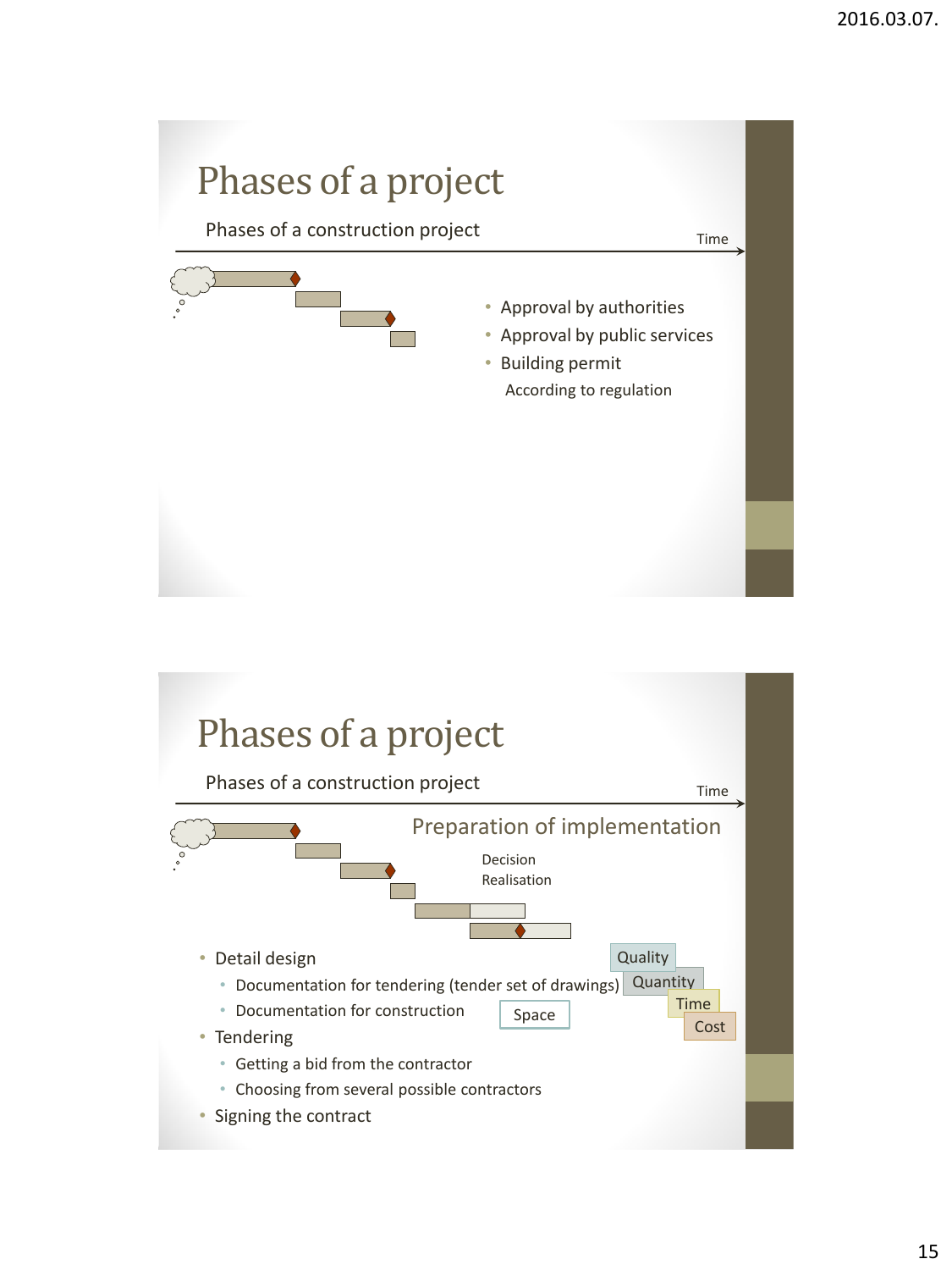Phases of a construction project: preparation of implementation

• Set of contract documents

**Quantity Quality** 

- Complete construction details
- Complete specifications (precise descriptions of quality, performance requirements)
- Typical questions for final design
	- What specific material or product is to be used for a given item of the construction?
	- What specific data must be recorded to completely identify a chosen material or product for design purposes?
	- What are appropriate details for the construction of various elements of the building?

### Phases of a project

Phases of a construction project: preparation of implementation

- Qualification/prequalification
- Tendering
	- Open tender
	- Restricted tender  $\frac{1}{2}$  dep. on the number of contractors invited
	- Negotiated tender
- Contracting
- Final cost estimate, cost plan Cost
- General time plan, detailed time plan Time
- Construction site plans Space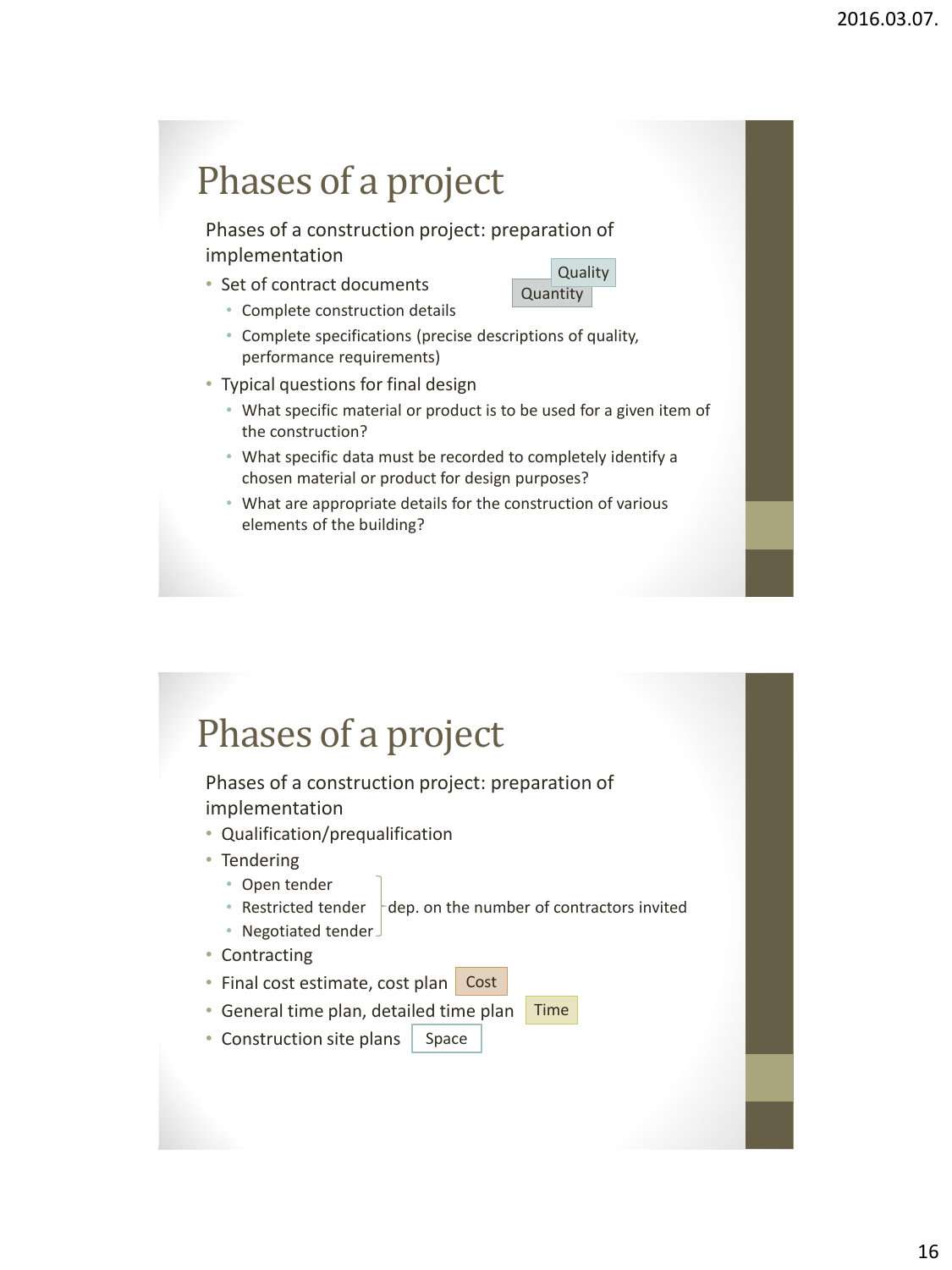

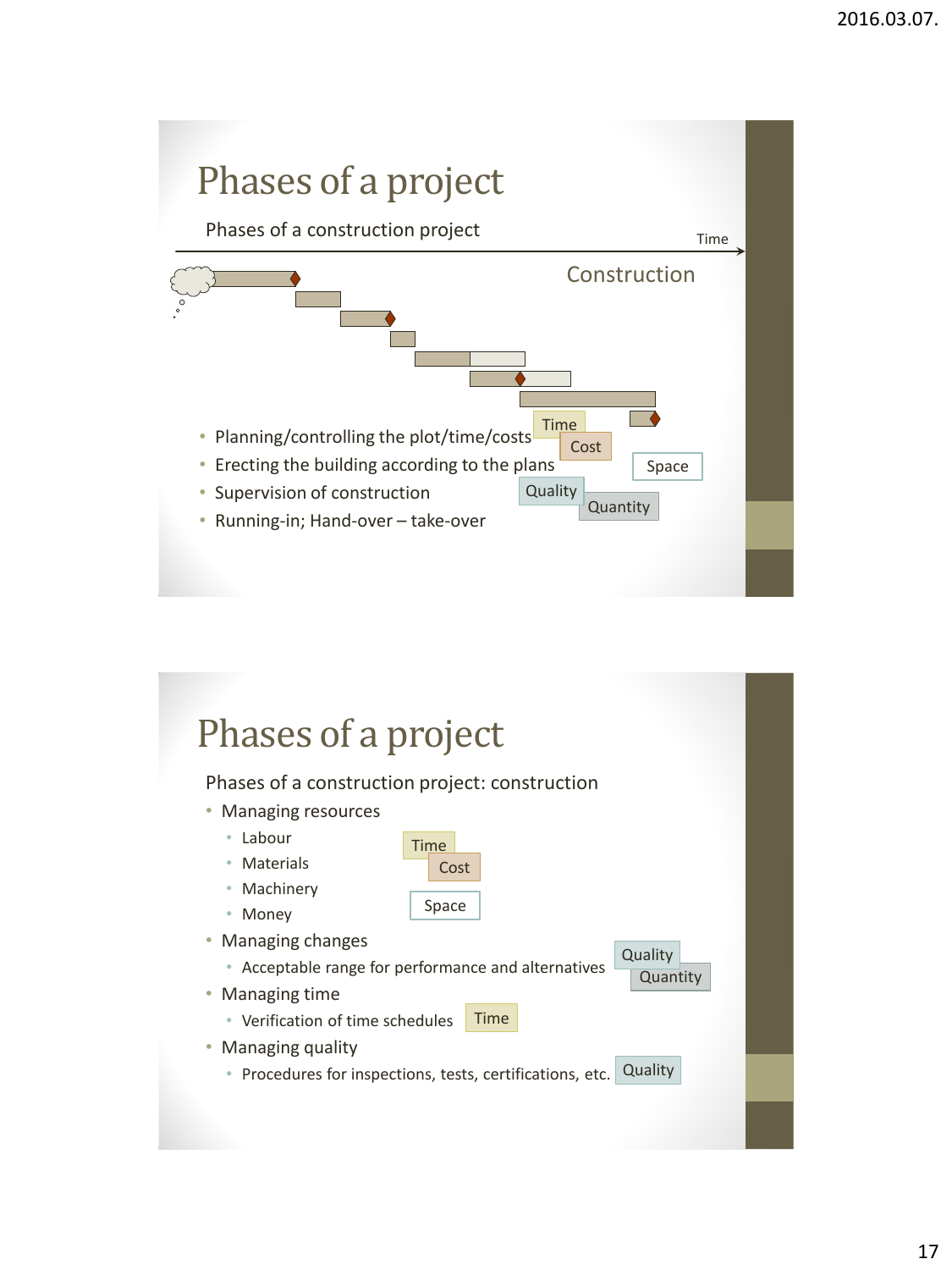

Phases of a construction project: project closing

- Operation and maintenance of the building
	- Setting up and operating a Facility Management System
- Selling/renting the building
	- Users needs
- Evaluation of the project Benchmarking
	- Comparing with other closed projects
	- Feed-back for future projects
	- Post-occupancy evaluation